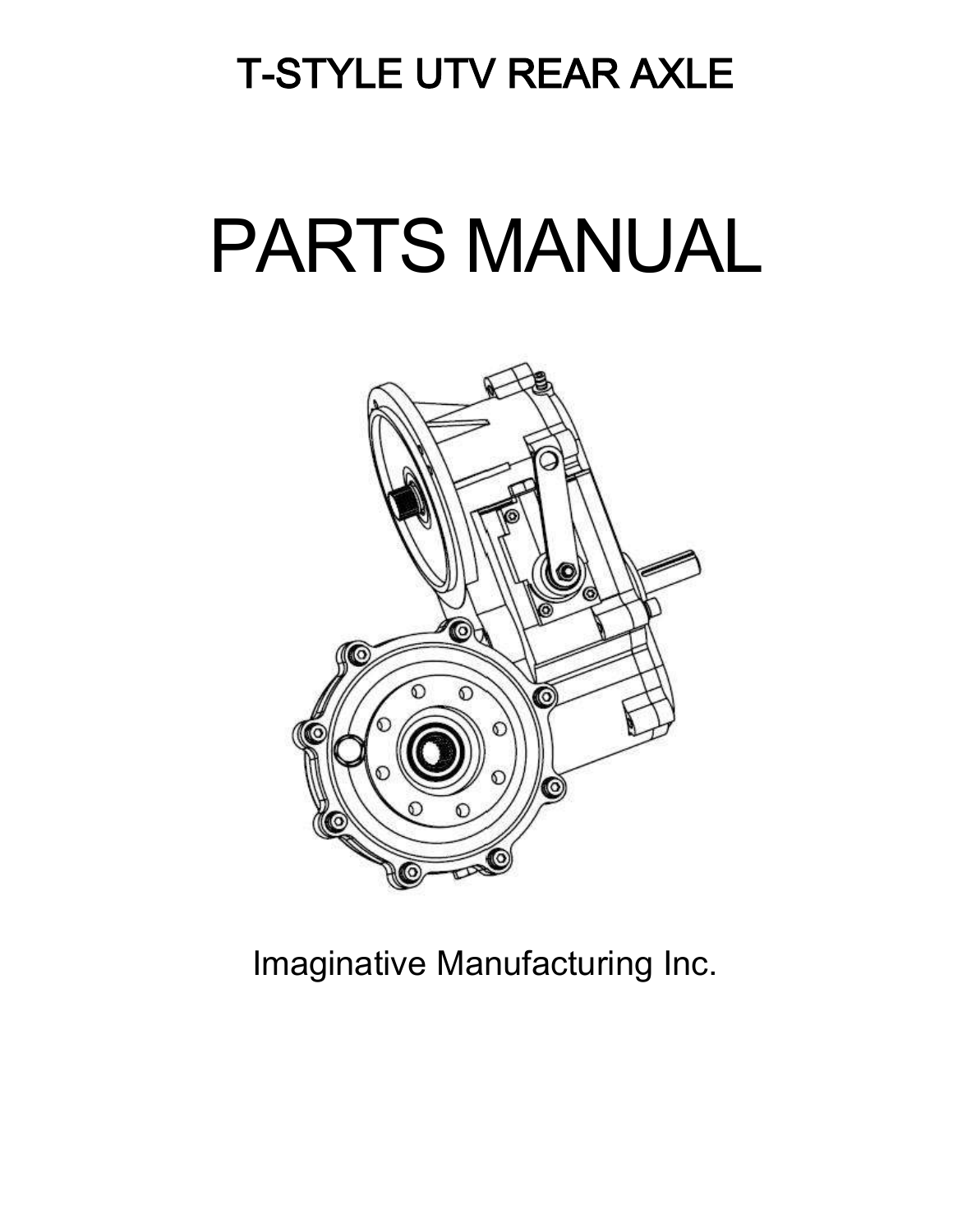12.33:1 & 20.00:1 Gearbox Assembly (UTV-RAXLE-0011)

Major Assemblies & Hardware



| Item No. | Description                   | Part No.                | Qty. |
|----------|-------------------------------|-------------------------|------|
|          | <b>Front Cover Assembly</b>   | UTV-RAXLE-FRNTCOVASS-01 |      |
|          | Flat Washer                   | GCC-HARB-0300           | 16   |
|          | Lock Washer                   | GCC-HARB-0301           | 16   |
|          | <b>Front/Side Cover Bolts</b> | GCC-HARB-0302           | 16   |
|          | <b>High/Low Gear Assembly</b> | UTV-RAXLE-HLGEARASS-01  |      |
| h.       | Main Housing Assembly         | UTV-RAXLE-HOUSINGASS-01 |      |
|          | <b>Shift Lever Assembly</b>   | UTV-RAXLE-SHIFTERASS-01 |      |
| 8        | <b>Shifting Cover Bolts</b>   | GCC-HARB-0303           |      |
|          | Differential Assembly         | UTV-RAXLE-DIFFASS-01    |      |
| 10       | <b>Side Cover Assembly</b>    | UTV-RAXLE-SIDECOVASS-01 |      |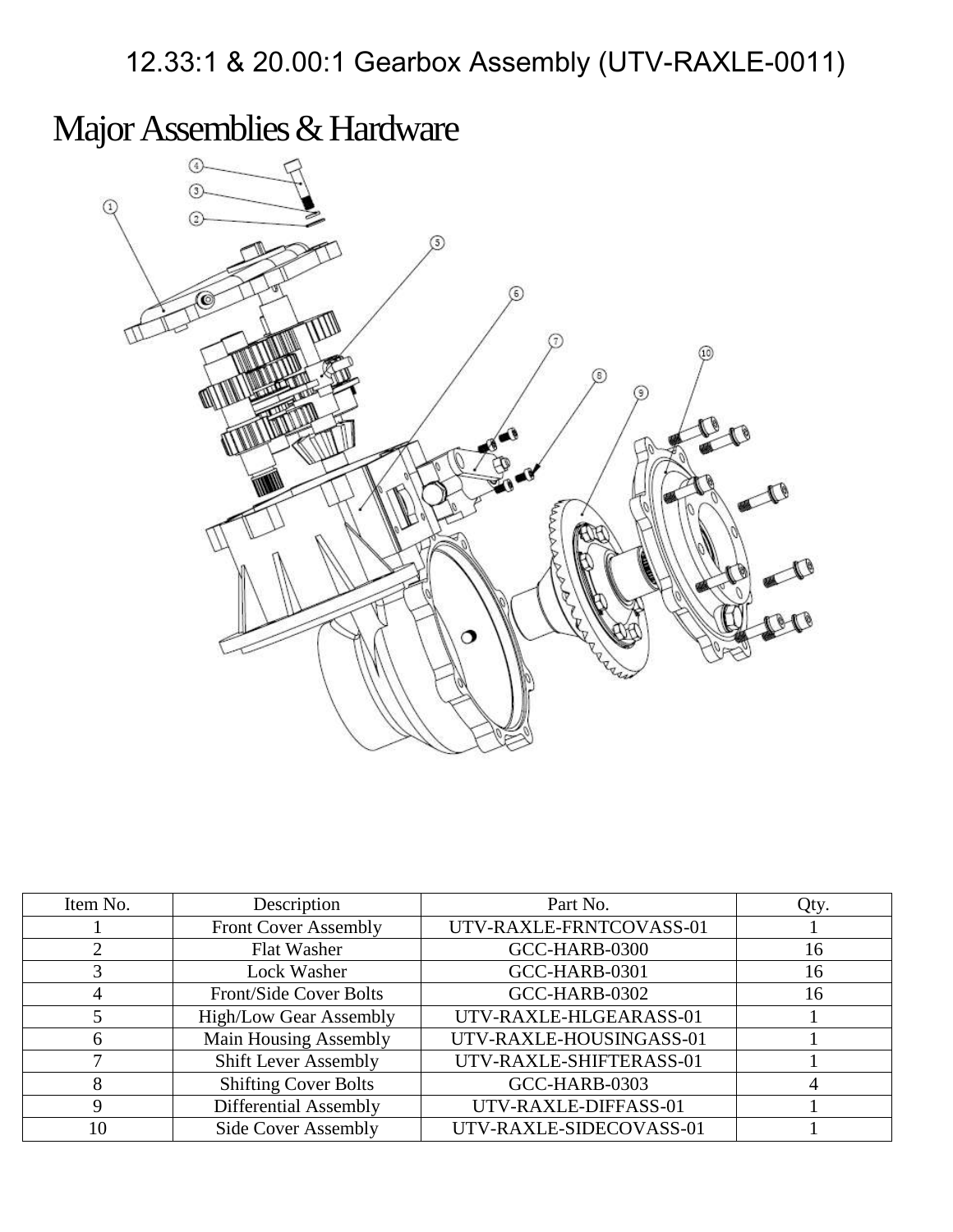## Housing Assembly



| Item No. | Description                         | Part No.             | Qty. |
|----------|-------------------------------------|----------------------|------|
|          | Main Housing                        | UTV-RAXLE-HOUSING-01 |      |
| 2        | Seal, Input Shaft (Motor)           | UTV-RAXLE-SEAL-01    |      |
| 3        | <b>Input Bearing</b>                | GCC-BERG-0005        |      |
| 4        | <b>Shifting/Lower Shaft Bearing</b> | GCC-BERG-0006        |      |
| 5        | Screw, Lub Tube Retaining Clip      | GCC-HARB-0307        |      |
| 6        | Lubrication Tube Retaining Clip     | GCC-HARB-0308        | ◠    |
|          | <b>Lubrication Tube</b>             | GCC-HARB-0309        |      |
| 8        | Pinion Bearing                      | GCC-BERG-0007        |      |
| 9        | Differential Seal                   | UTV-RAXLE-SEAL-02    |      |
| 10       | Washer, Drain Plug                  | GCC-HARB-0310        |      |
| 11       | Drain Plug                          | GCC-HARB-0311        |      |
| 12       | Differential Side Bearing           | GCC-BERG-0008        |      |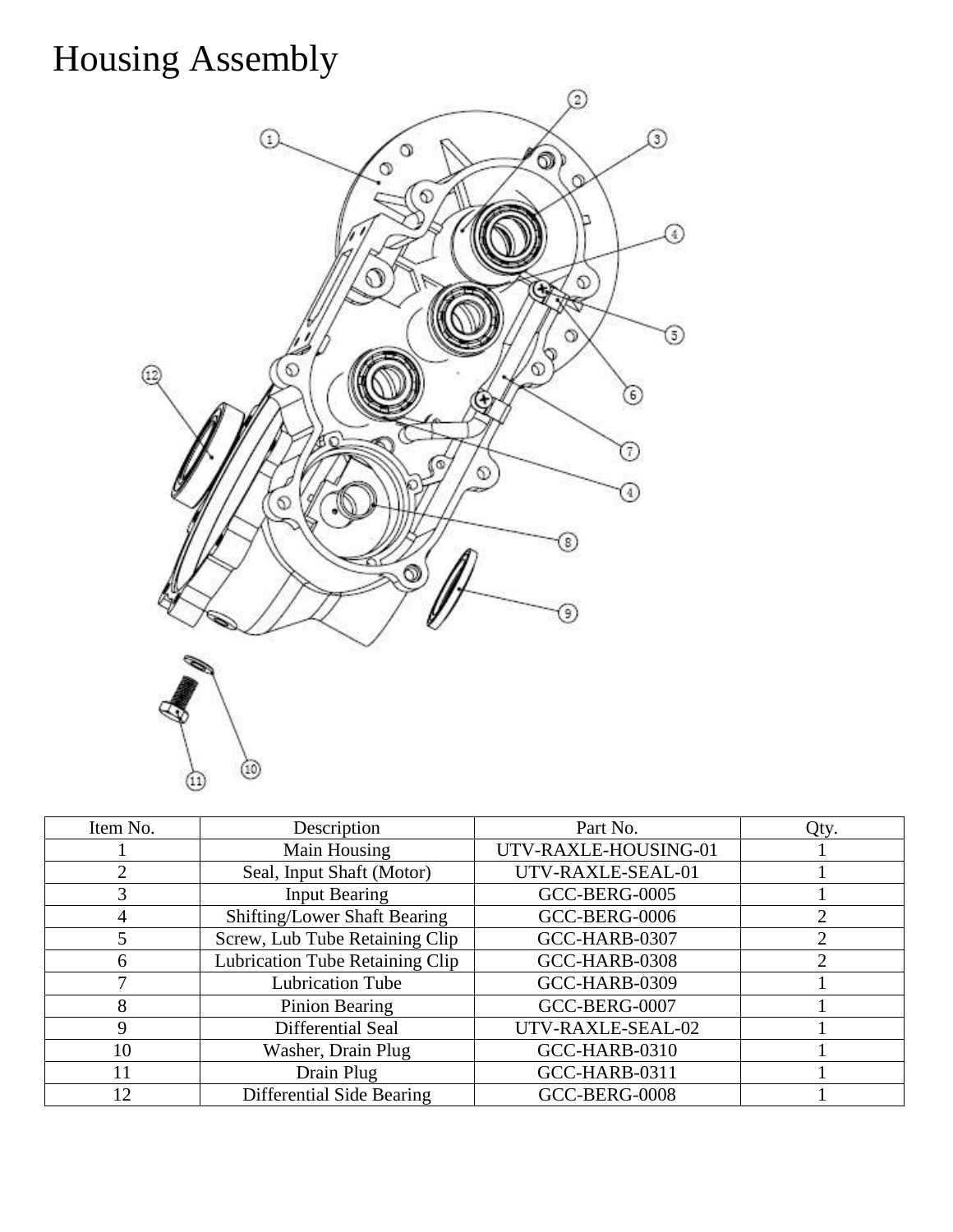## Differential Gear Assembly



| Item No.       | Description                        | Part No.              | Qty.           |
|----------------|------------------------------------|-----------------------|----------------|
|                | Bearing Shim A                     | UTV-RAXLE-SHIM-03     |                |
| 2              | $O-Ring$                           | UTV-RAXLE-ORING-02    | $\overline{2}$ |
| 3              | <b>Ring Gear</b>                   | UTV-RAXLE-RGEAR-01    |                |
| 4              | <b>Pinion Shaft B</b>              | UTV-RAXLE-PINION-01   |                |
| 5              | Side Gear Harden Washer            | UTV-RAXLE-HWASHER-01  | 4              |
| 6              | Side Gear                          | UTV-RAXLE-DIFFGEAR-01 | 4              |
| $\overline{7}$ | Differential Housing               | UTV-RAXLE-DIFFHOUS-01 |                |
| 8              | Pinion Shaft A                     | UTV-RAXLE-PINION-02   |                |
| 9              | <b>Output Gear Bearing</b>         | GCC-BERG-0004         | $\overline{2}$ |
| 10             | <b>Set Screws</b>                  | GCC-HARB-0304         | $\overline{2}$ |
| 11             | <b>Output Gear</b>                 | UTV-RAXLE-DIFFGEAR-02 | $\overline{2}$ |
| 12             | Oil Plug                           | UTV-RAXLE-OILPLUG-01  | $\overline{2}$ |
| 13             | Shim Washer                        | UTV-RAXLE-SHIM-01     | $\overline{2}$ |
| 14             | Differential Cover                 | UTV-RAXLE-DIFFCOV-01  |                |
| 15             | <b>Fastener Locking Tab</b>        | GCC-HARB-0305         | 4              |
| 16             | Bearing Shim B                     | UTV-RAXLE-SHIM-02     |                |
| 17             | <b>Bolt, Differential Assembly</b> | GCC-HARB-0306         | 8              |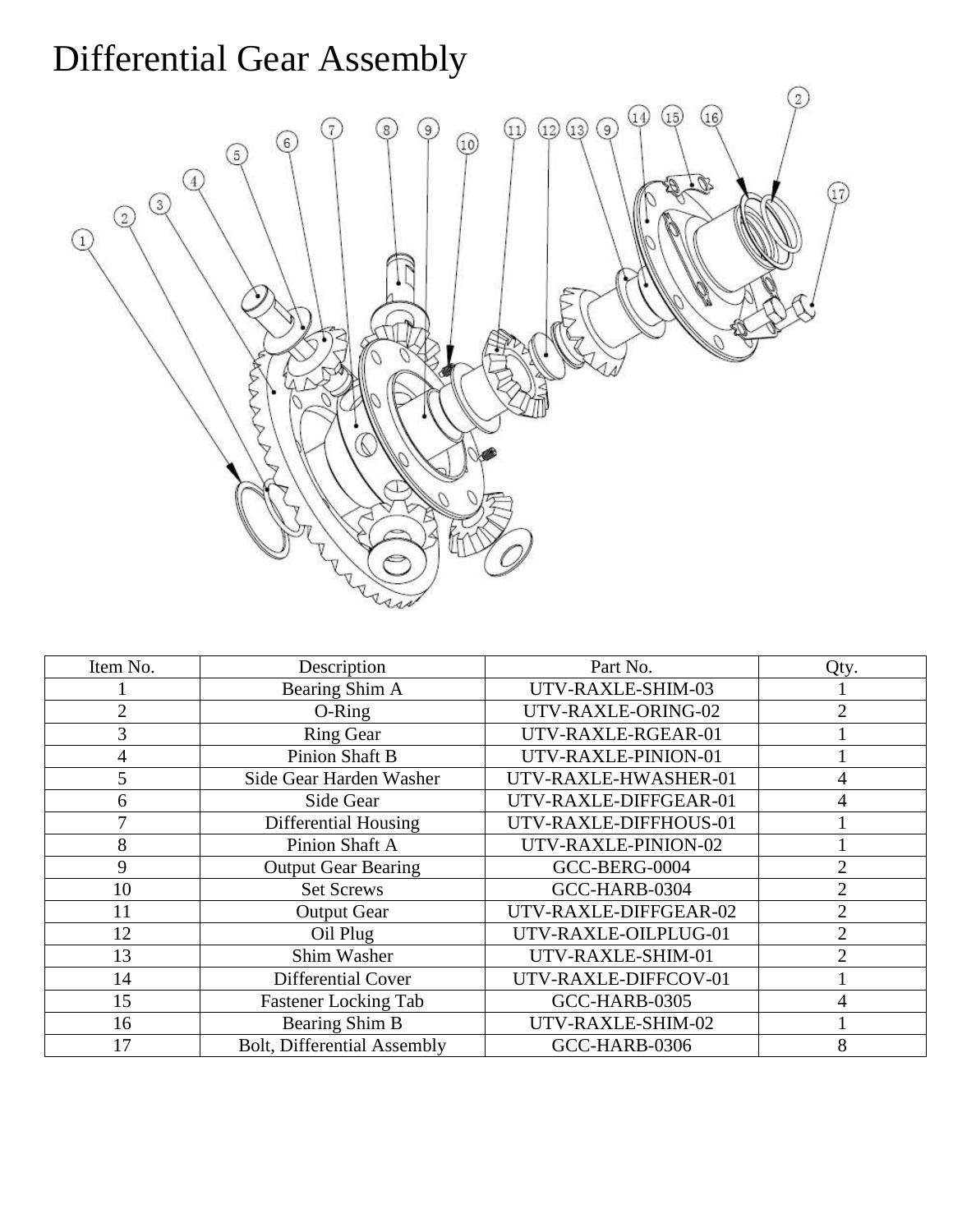#### Front Cover



| Item No. | Description                         | Part No.             | Qty. |
|----------|-------------------------------------|----------------------|------|
|          | 4x4 Output Seal                     | UTV-RAXLE-SEAL-01    |      |
|          | Front Cover                         | UTV-RAXLE-FRCOV-01   |      |
|          | <b>Breather Vent Tube</b>           | GCC-HARB-0312        |      |
|          | Bushing, locator                    | GCC-HARB-0313        |      |
|          | <b>Input Shaft Bearing</b>          | GCC-BERG-0010        |      |
|          | <b>Shifting Shaft Bearing</b>       | GCC-BERG-0006        |      |
|          | <b>Shifting/Lower Shaft Bearing</b> | <b>GCC-BERG-0009</b> |      |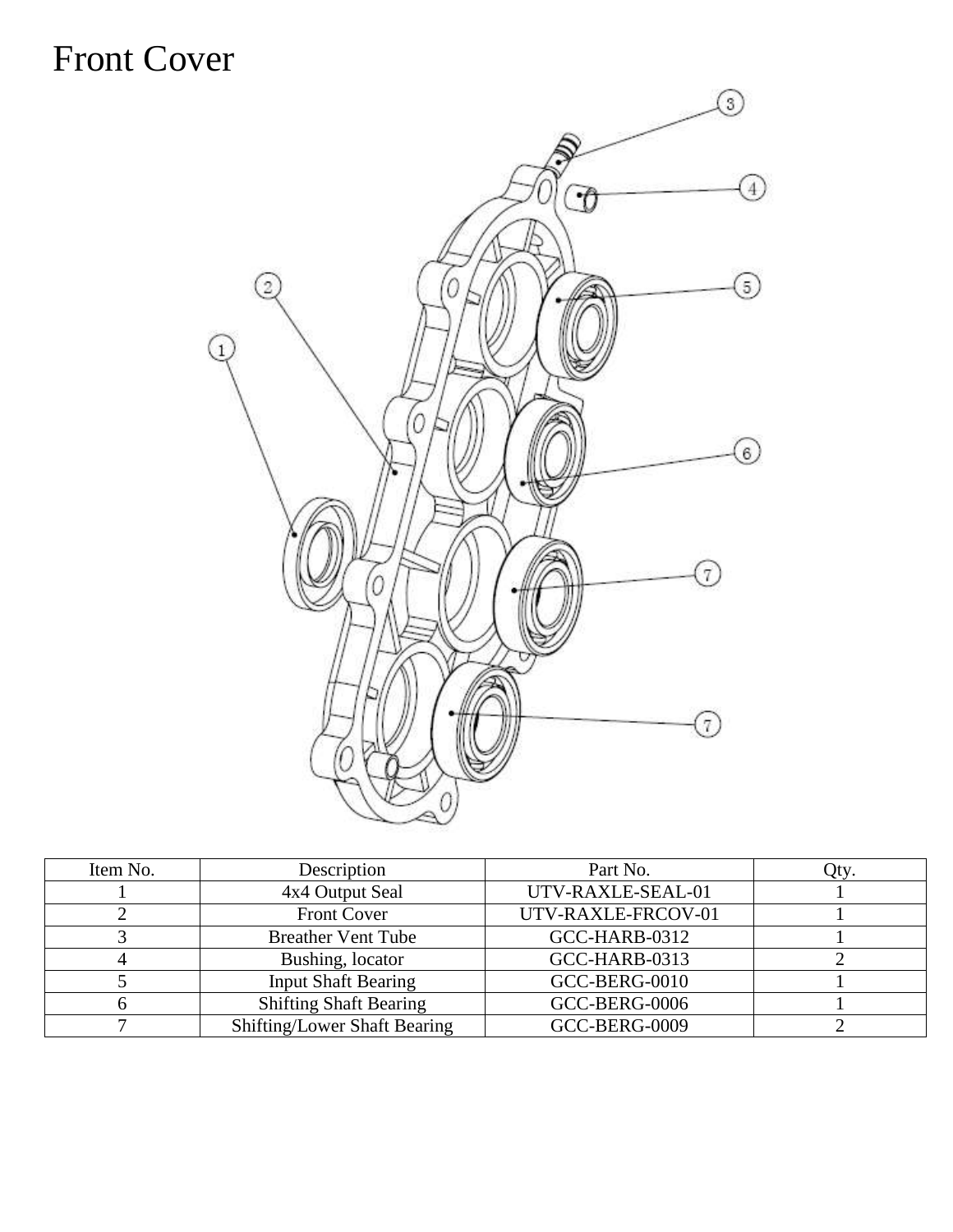## Main Gear Set Assembly



| Description                    |                        | Qty.           |
|--------------------------------|------------------------|----------------|
| Gear 6                         | UTV-RAXLE-GEAR-06      |                |
| <b>Shifting Fork</b>           | UTV-RAXLE-SHIFTFORK-01 |                |
| <b>Input Shaft</b>             | UTV-RAXLE-SHAFT-01     |                |
| <b>Shifter Rail</b>            | UTV-RAXLE-SHIFTSH-01   |                |
| Key, Woodruff                  | GCC-HARB-0323          |                |
| Gear 7                         | UTV-RAXLE-GEAR-07      |                |
| <b>Shifting Collar</b>         | UTV-RAXLE-SHIFTCOLL-01 |                |
| <b>Shifting Gear</b>           | UTV-RAXLE-SHIFTGEAR-01 |                |
| Gear 8                         | UTV-RAXLE-GEAR-08      |                |
| Shifting Shaft, Upper - B      | UTV-RAXLE-SHAFT-04     |                |
| Spacer A                       | UTV-RAXLE-SPACER-01    |                |
| Gear 3                         | UTV-RAXLE-GEAR-03      |                |
| Shifting Shaft, Lower          | UTV-RAXLE-SHAFT-03     |                |
| Spacer D                       | UTV-RAXLE-SPACER-04    |                |
| Gear 9                         | UTV-RAXLE-GEAR-09      |                |
| Pinion Gear                    | UTV-RAXLE-PINGEAR-01   |                |
| Lower Shaft Bearing            | GCC-BERG-0011          |                |
| <b>Bearing Retainer</b>        | GCC-HARB-0313          |                |
| <b>Shims</b>                   | UTV-RAXLE-SHIM-04      | $\overline{2}$ |
| <b>Bearing Retainer Screws</b> | GCC-HARB-0314          | 4              |
| Gear 5                         | UTV-RAXLE-GEAR-05      |                |
| Spacer C                       | UTV-RAXLE-SPACER-03    |                |
|                                |                        | Part No.       |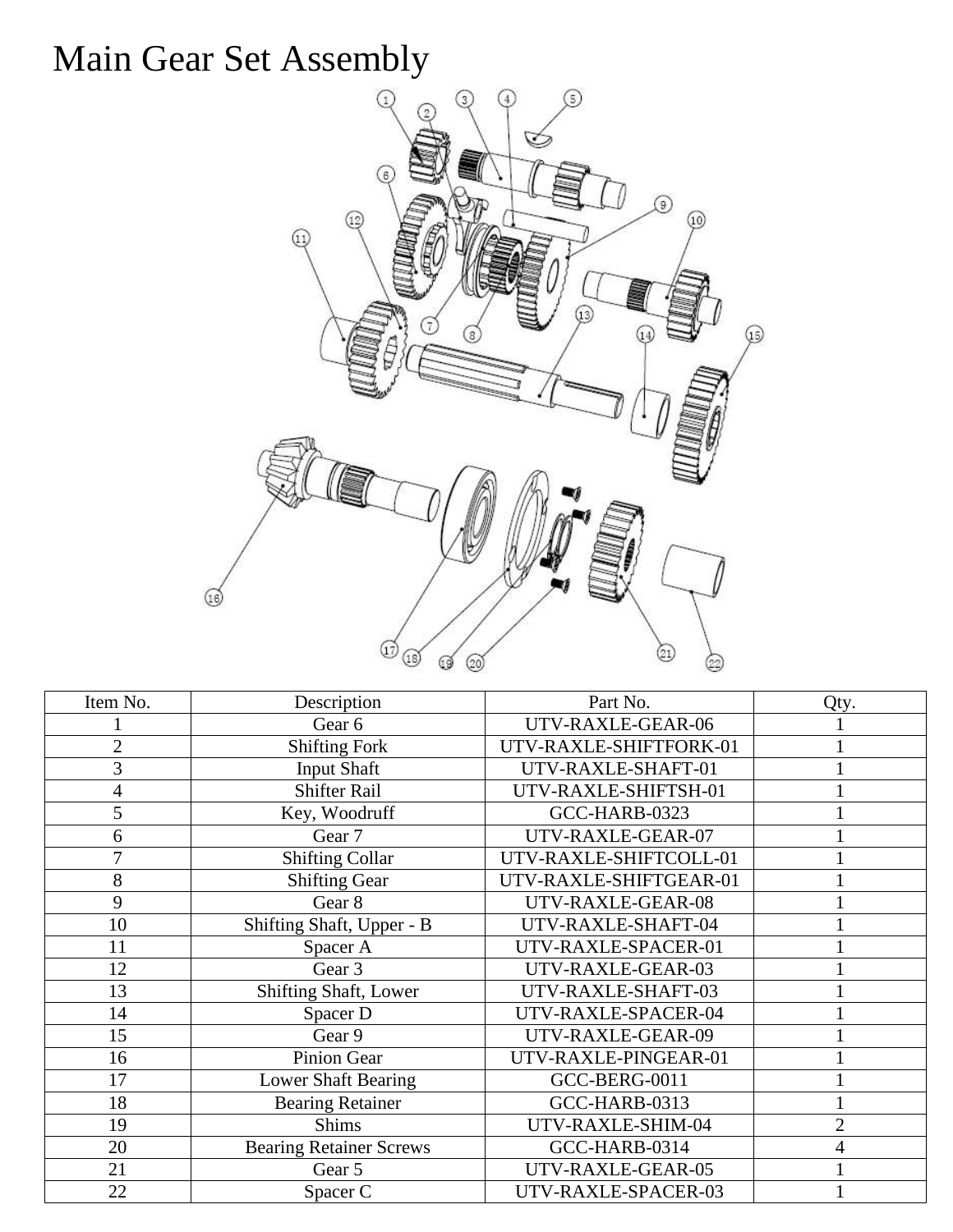## Side Cover Assembly



| Item No. | Description               | Part No.           |  |
|----------|---------------------------|--------------------|--|
|          | Differential Seal         | UTV-RAXLE-SEAL-02  |  |
|          | Fill Plug                 | GCC-HARB-0315      |  |
|          | Fill Plug Washer          | GCC-HARB-0316      |  |
|          | Side Housing Cover        | UTV-SDCOV-01       |  |
|          | $O-Ring$                  | UTV-RAXLE-ORING-01 |  |
|          | Differential Side Bearing | GCC-BERG-0008      |  |